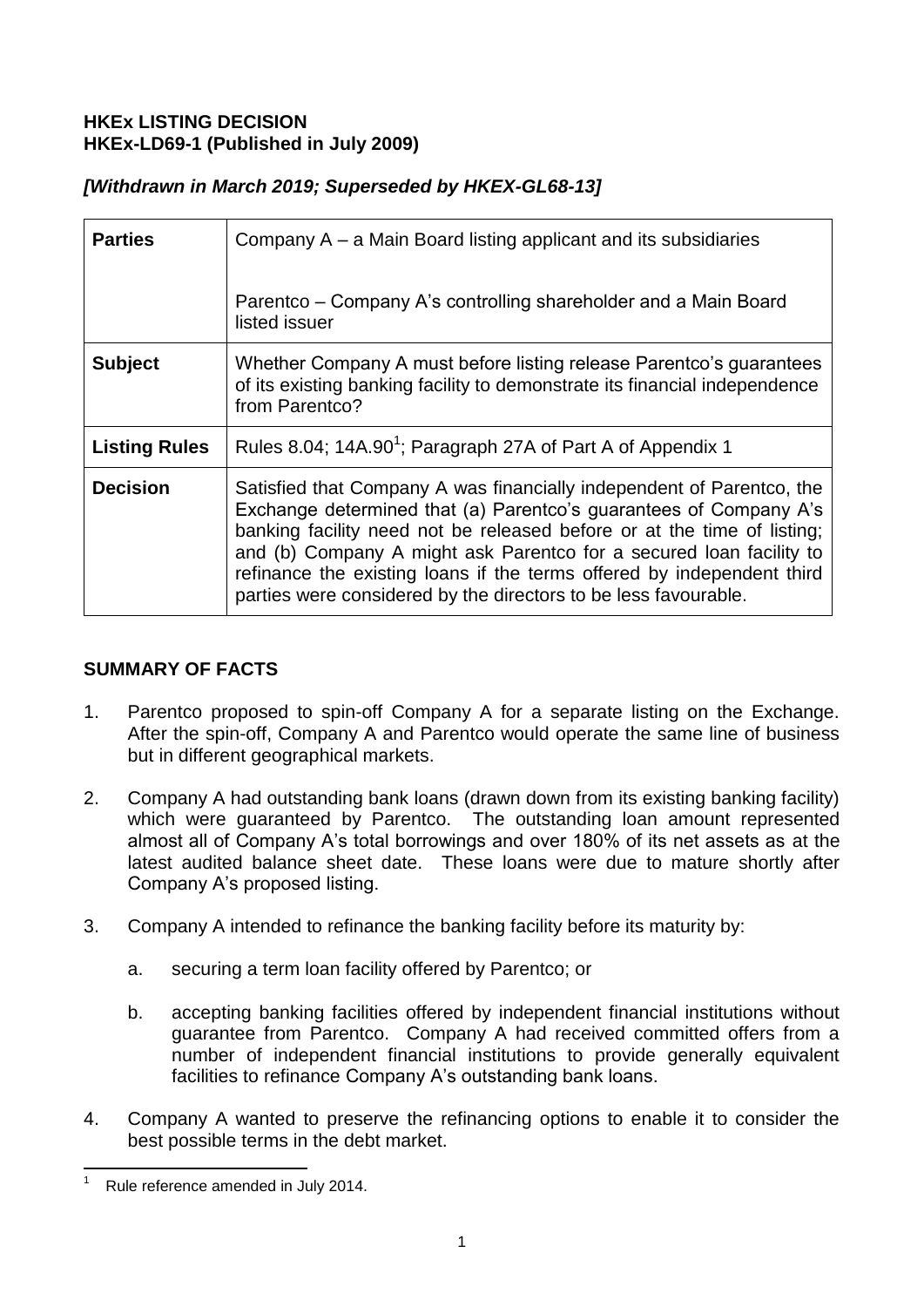5. Company A consulted the Exchange on whether the guarantees from Parentco could continue after listing. In support of its case, Company A submitted that it could operate financially independently of Parentco.

### **THE ISSUE RAISED FOR CONSIDERATION**

6. Whether Company A must before listing release Parentco's guarantees of its existing banking facility to demonstrate its financial independence from Parentco?

### **APPLICABLE LISTING RULES OR PRINCIPLE**

- 7. Rule 8.04 states that both the issuer and its business must, in the opinion of the Exchange, be suitable for listing.
- 8. Paragraph 27A of Part A of Appendix 1 of the Rules requires a statement explaining how the issuer is satisfied that it is capable of carrying on its business independently of the controlling shareholder (including any close associate<sup>2</sup>) after listing, and particulars of the matters that it relied on in making the statement.
- 9. Listing Decisions HKEx-LD42-1 published in December 2004 and HKEx-LD48-1 published in December 2005 both report on instances of how listing applicants demonstrated their independence of their parent.

# **THE ANALYSIS**

- 10. When reviewing whether an applicant can carry on its business independently of its controlling shareholder, the Exchange ordinarily considers the applicant's circumstances, including financial independence, operational independence and management independence. An applicant may be dependent on its controlling shareholder in one or more of these areas. Where the degree of dependence is excessive, this may raise concern about the applicant's suitability for listing.
- 11. One method an applicant commonly uses to demonstrate its financial independence is by repaying or capitalising all outstanding loans due to, or releasing guarantees provided by, its parent before listing. HKEx-LD42-1 reports on this release method.
- 12. While the Exchange accepts the release method to demonstrate an applicant's financial independence of its parent, it is not a mandatory requirement. The Exchange has accepted other methods to demonstrate an applicant's financial independence. Some examples are stated below.

<sup>1</sup> <sup>2</sup> Rule amended in July 2014.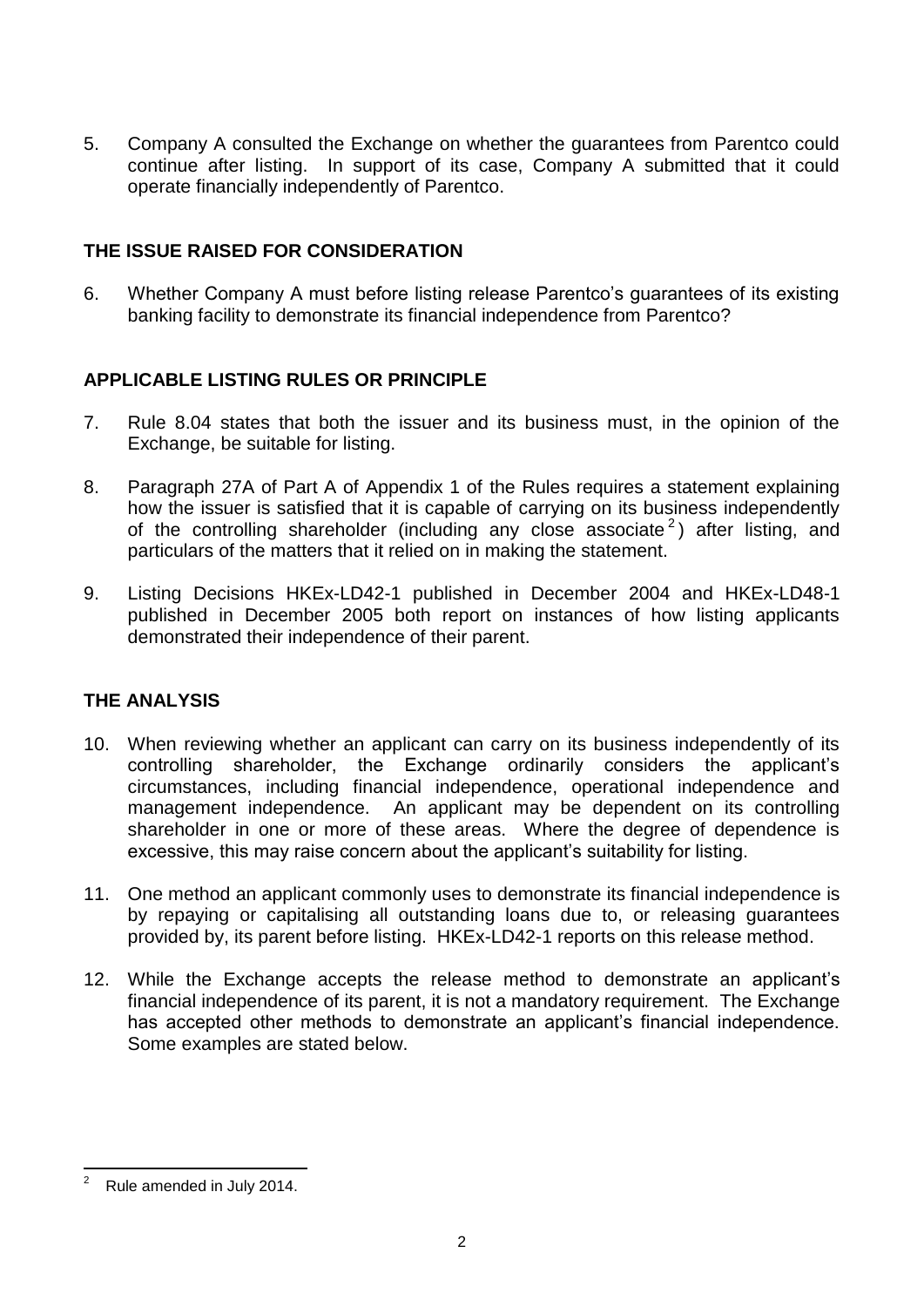### *Case 1: Using IPO proceeds to repay shareholder loans*

13. In one case, the Exchange allowed the shareholder loan to be repaid from the proceeds of the new issue. The Exchange was satisfied of the applicant's financial independence after taking into account that it had successfully arranged for bank facilities to replace the loan before listing and the reason for using part of the IPO proceeds to repay the loan was to save interest costs. The listing document also clearly disclosed the application of the proceeds, including the applicant giving an irrevocable instruction to apply part of the proceeds to release the loan.

#### *Case 2: Newly spun-off entity need not release parent's guarantees before listing*

- 14. When considering a listing application of a newly spun-off entity a few years ago, the Exchange determined that the applicant was not required to prematurely release its parent's guarantees for its offshore banking facilities before its listing.
- 15. In assessing whether the applicant was able to operate financially independently of its parent, the Exchange took into account:
	- a. the applicant's submission that the premature release of all of its parent's guarantees without the consent of the counterparties would give rise to early termination liabilities and practical and commercial difficulties, because there were many borrowers within the parent group and banking relationships were very complicated. Renegotiation of all of the facilities simultaneously would not be feasible or cost-effective. The banks in the foreign markets might impose considerable local liquidity constraints on any borrowers seeking significant funding at any one time;
	- b. the applicant had obtained confirmations from major banks for credit facilities without guarantee or other financial support from its parent; and
	- c. the applicant intended an orderly release of all parent group guarantees as soon as practicable. Its target was to commence negotiations, within six months after listing, with its lenders to refinance at least half of the indebtedness guaranteed by its parent at the listing date.

# *HKEx-LD48-1*

- 16. The Exchange reported in Listing Decision HKEx-LD48-1 that the counter-guarantees granted by the applicant's controlling shareholder need not be released before listing subject to the applicant giving certain undertakings to the Exchange, including that the applicant would use its best endeavours to release all counter-guarantees in an orderly manner without delay within six months after listing.
- 17. In determining whether the applicant could operate financially independently of its controlling shareholder, the Exchange took into account the circumstances of the applicant, including its financial position and the complexity of the guarantee arrangement.